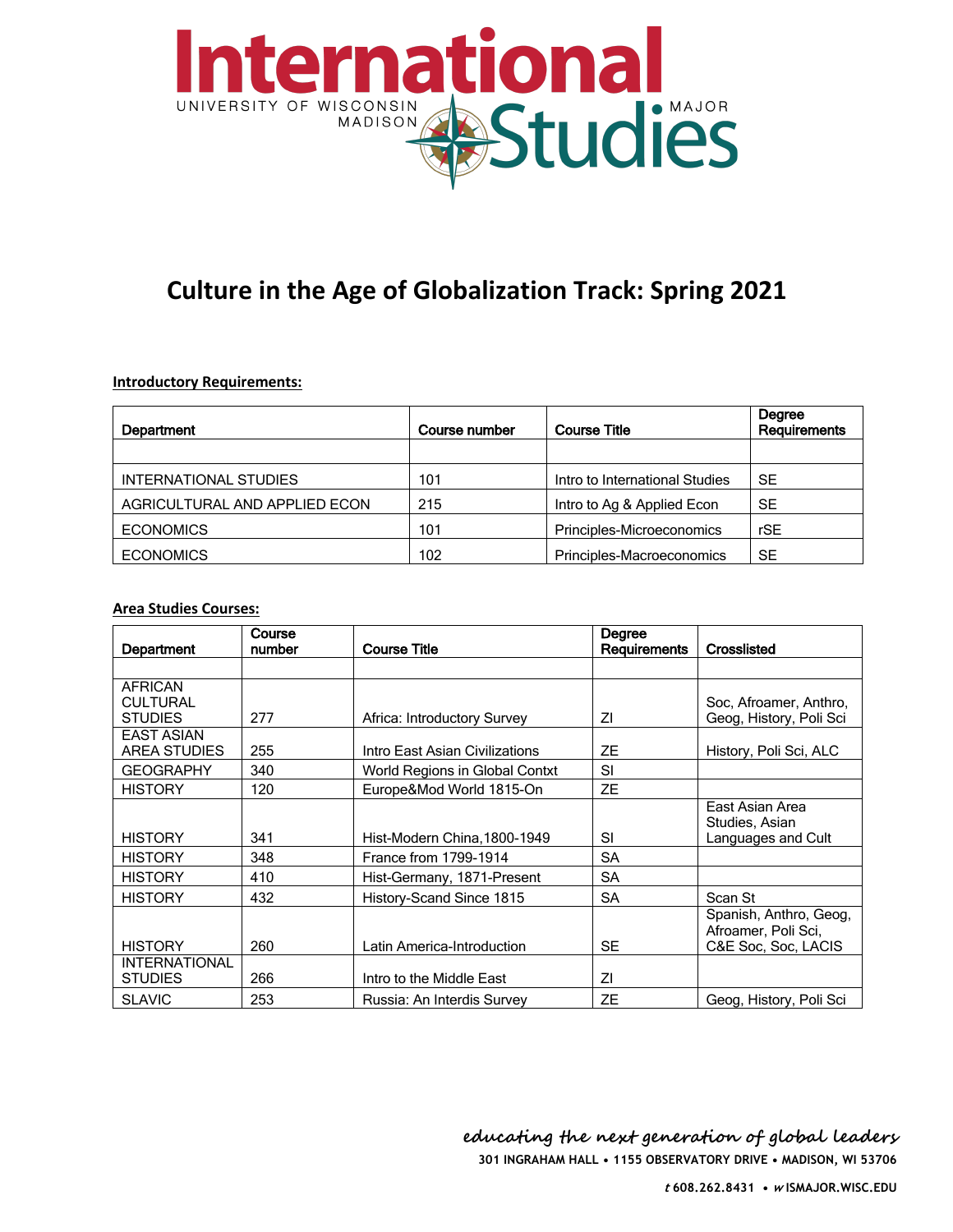

## **Culture in the Age of Globalization Track Core Courses:**

| Department                             | Course<br><b>Number</b> | <b>Course Title</b>               | <b>Topic Title Descr</b> | Degree<br>Requirements | Crosslisted |
|----------------------------------------|-------------------------|-----------------------------------|--------------------------|------------------------|-------------|
|                                        |                         | The Global Game:                  |                          |                        |             |
| <b>INTERNATIONAL</b><br><b>STUDIES</b> | 311                     | Soccer, Politics, and<br>Identity |                          | S                      | Geog        |
| <b>INTERNATIONAL</b>                   |                         | Culture in Age of                 | Intro to                 |                        |             |
| <b>STUDIES</b>                         | 403                     | Globalizatn                       | Ecolinguistics           |                        |             |
| <b>JOURN AND MASS</b>                  |                         | International                     |                          |                        |             |
| <b>COMMUNICATION</b>                   | 620                     | Communication                     |                          | SA                     |             |
| <b>LINGUISTICS</b>                     | 430                     | Language and Culture              |                          | <b>HA</b>              | Anthro      |
| <b>LITERATURE IN</b>                   |                         | Global Migrants and               |                          |                        |             |
| <b>TRANSLATION</b>                     | 276                     | Regugees                          |                          |                        | German      |
| <b>SOCIOLOGY</b>                       | 626                     | Social Movements                  |                          | SA                     |             |

## **Culture in the Age of Globalization Issues Courses:**

| Department                                    | Course<br><b>Number</b> | <b>Course Title</b>                 | <b>Topic Title Descr</b>             | Degree<br>Requirements | Crosslisted        |
|-----------------------------------------------|-------------------------|-------------------------------------|--------------------------------------|------------------------|--------------------|
|                                               |                         | Intro-Anthropology of               |                                      |                        |                    |
| <b>ANTHROPOLOGY</b>                           | 357                     | Japan                               |                                      | SI                     |                    |
|                                               |                         |                                     | Peoples &<br>Cultures of SE          |                        |                    |
| <b>ANTHROPOLOGY</b>                           | 330                     | Topics in Ethnology                 | Asia                                 | SI                     |                    |
| <b>ANTHROPOLOGY</b>                           | 490                     | Undergraduate Seminar               | Climate, Envmnt,<br>& Landscapes     | A                      |                    |
| <b>ART HISTORY</b>                            | 354                     | Cross-Cult Arts-Atlantc<br>Rim      |                                      | eHD                    |                    |
| <b>ART HISTORY</b>                            | 372                     | Arts of Japan                       |                                      | H <sub>l</sub>         |                    |
| <b>ART HISTORY</b>                            | 411                     | Topics in Asian Art                 | Ukiyo-e                              | HD                     |                    |
| <b>ASIAN LANGUAGES</b><br>AND CULTURES        | 301                     | Social Studies Topics in<br>EAS     | Contemporary<br>Korea                | SI                     |                    |
| <b>ASIAN LANGUAGES</b><br><b>AND CULTURES</b> | 428                     | Visual Cultures of India            |                                      | H <sub>l</sub>         | Art Hist           |
| CHICANA/O & LATINA/O<br><b>STUDIES</b>        | 302                     | Mexican-American<br><b>Politics</b> |                                      | SI                     | Poli Sci           |
| <b>COMMUNICATION ARTS</b>                     | 350                     | Introduction to Film                |                                      | H <sub>II</sub>        |                    |
| <b>COMMUNICATION ARTS</b>                     | 455                     | French Film                         |                                      | <b>HA</b>              |                    |
| <b>COMMUNICATION ARTS</b>                     | 346                     | <b>Critical Internet Studies</b>    |                                      | HI                     |                    |
| <b>DANCE</b>                                  | 318                     | W African Dance/Music-<br>Americas  |                                      | eHI                    | Afroamer.<br>Music |
| <b>EAST ASIAN AREA</b><br><b>STUDIES</b>      | 270                     | Humanities Topics in<br>EAS         | Korea & the<br>Apocalyptic<br>Modern | H <sub>l</sub>         | E Asian            |
| EDUCATIONAL POLICY<br><b>STUDIES</b>          | 240                     | <b>Comparative Education</b>        |                                      | SI                     |                    |
| <b>ENGLISH</b>                                | 352                     | <b>Modernist Poetry</b>             |                                      | $\mathsf{L}\mathsf{I}$ |                    |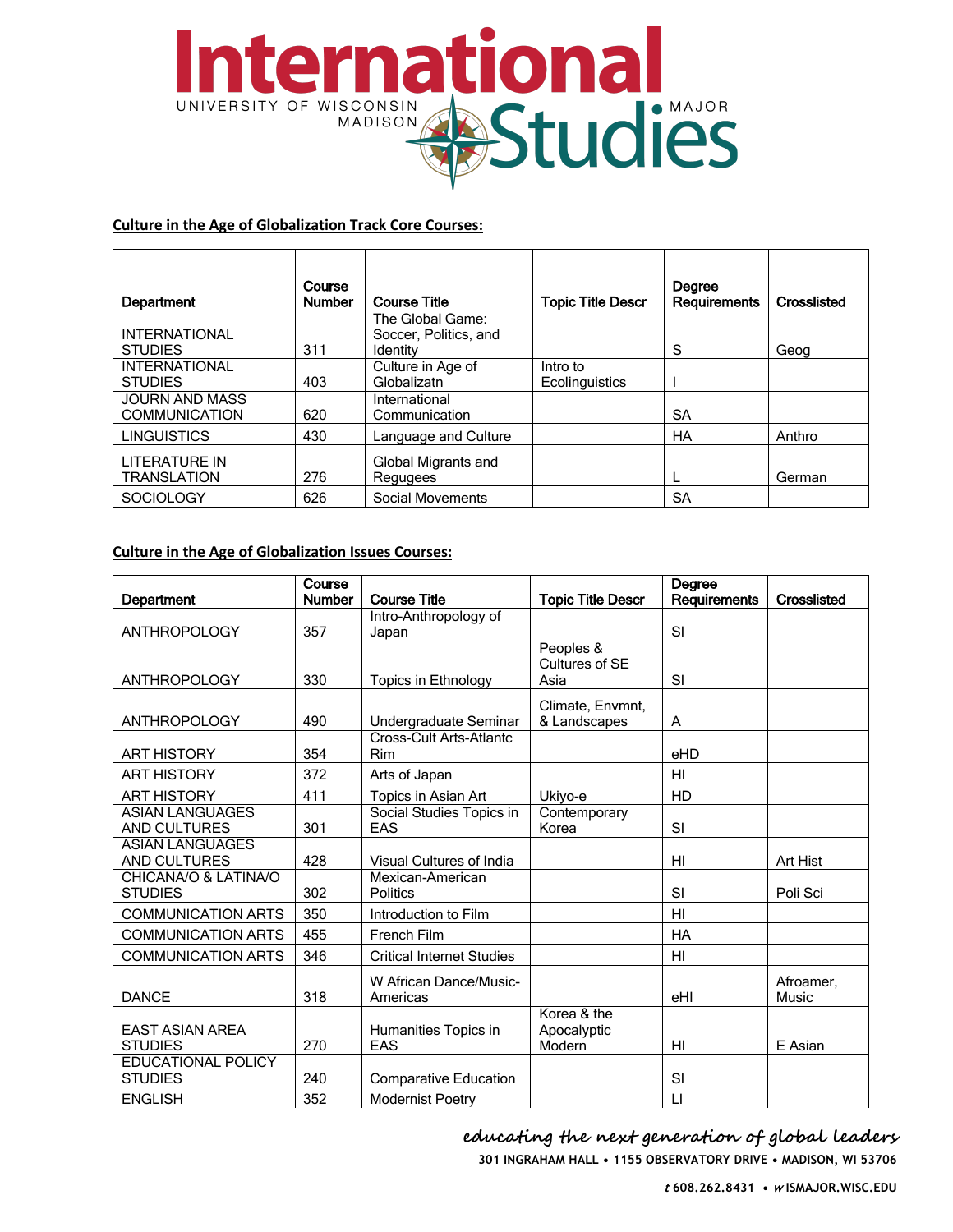## ternational UNIVERSITY OF WISCONSIN STUDIES

|                            |     | Brit Drama, 1914 to        |                |               |
|----------------------------|-----|----------------------------|----------------|---------------|
| <b>ENGLISH</b>             | 575 | Present                    | LA             | Theatre       |
| <b>FRENCH (FRENCH AND</b>  |     |                            |                |               |
| ITALIAN)                   | 322 | Intro to Lit of Modernity  | LA             |               |
| <b>FRENCH (FRENCH AND</b>  |     |                            |                |               |
| <b>ITALIAN)</b>            | 348 | <b>Modernity Studies</b>   | HA             |               |
|                            |     |                            |                |               |
|                            |     | World Regions in Global    |                |               |
| <b>GEOGRAPHY</b>           | 340 | Contxt                     | SI             |               |
|                            |     | Intro to Human             |                |               |
| <b>GEOGRAPHY</b>           | 101 | Geography                  | bSE            |               |
| <b>GERMAN</b>              | 411 | Kultur des 20. u. 21. Jh.  | HA             |               |
|                            |     |                            |                |               |
|                            |     |                            |                |               |
|                            |     |                            |                | International |
|                            |     |                            |                | Studies,      |
| <b>HISTORY</b>             | 242 | Modern Latin America       | <b>HSE</b>     | LACIS,        |
|                            |     |                            |                |               |
| <b>INTERNATIONAL</b>       |     | Globalization and          |                | Ed Pol, Relig |
| <b>STUDIES</b>             | 335 | Education                  | <b>SE</b>      | St            |
| <b>ITALIAN (FRENCH AND</b> |     |                            |                |               |
| <b>ITALIAN)</b>            | 322 | Italian Lit and Culture II | LA             |               |
| <b>ITALIAN (FRENCH AND</b> |     |                            |                |               |
| <b>ITALIAN)</b>            | 460 | Italian Film               | HA             | Com Arts      |
|                            |     | Moral Philos & the         |                |               |
| <b>JEWISH STUDIES</b>      | 442 | Holocaust                  | HD             | Philos        |
|                            |     |                            |                |               |
|                            |     | Jewish Literatures in      |                |               |
| <b>JEWISH STUDIES</b>      | 539 | Diaspora                   | LL.            | English       |
| <b>LIBRARY &amp;</b>       |     |                            |                |               |
| <b>INFORMATION STUDIES</b> | 201 | The Information Society    | bZE            |               |
|                            |     |                            |                |               |
|                            |     |                            |                |               |
|                            |     | What is Life? Biological   |                |               |
| <b>LITERATURE IN</b>       |     | Life in Literature and     | bL (specific   |               |
| <b>TRANSLATION</b>         | 302 | Culture                    | section for b) |               |
| <b>LITERATURE IN</b>       |     | 19&20 C Russian Lit        |                |               |
| <b>TRANSLATION</b>         | 204 | Tran II                    | bLE            |               |
| <b>LITERATURE IN</b>       |     |                            |                |               |
| <b>TRANSLATION</b>         | 224 | Tolstoy in Translation     | LD             |               |
| <b>LITERATURE IN</b>       |     | Soviet Life&Cult (1917     |                |               |
| <b>TRANSLATION</b>         | 234 | on)                        | LI.            |               |
|                            |     |                            |                |               |
|                            |     |                            |                |               |
|                            |     |                            |                | Scandinavian  |
| <b>LITERATURE IN</b>       |     | Sexual Politics in         |                | Studies,      |
|                            | 438 |                            |                | G&WS          |
| <b>TRANSLATION</b>         |     | Scandinavia                | LA             |               |
| <b>MUSIC</b>               | 416 | Survey Music-20th C        | HA             |               |
|                            |     | Anthropology of            |                |               |
| <b>RELIGIOUS STUDIES</b>   | 343 | Religion                   | SI             | Anthro        |
| <b>SCANDINAVIAN</b>        |     | Scand Lit-the 20th         |                |               |
| <b>STUDIES</b>             | 374 | Century                    | П              |               |
| <b>SCANDINAVIAN</b>        |     | <b>History-Scand Since</b> |                |               |
| <b>STUDIES</b>             | 432 | 1815                       | <b>SA</b>      | Hist          |